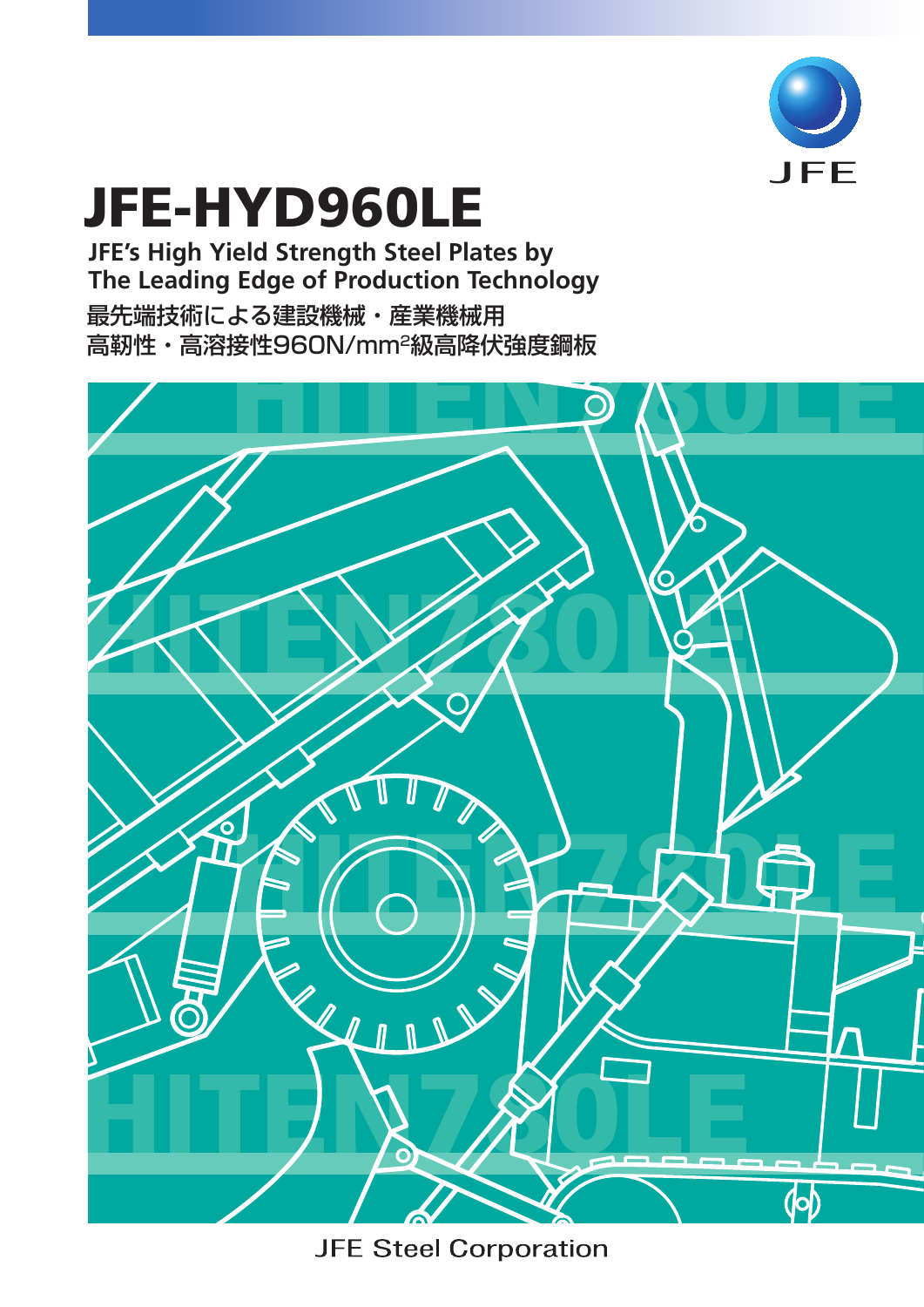## **What's New**

**JFE Steel**, the pioneer of TMCP technology in the world, has succeeded in developing new high strength steel plates by the leading edge of technology, "Micro-alloying Technology and TMCP", and is pleased that customers would enjoy the new plates.

TMCP : Thermo-Mechanical Control Process

đ

JFE-HYD960LEはJFEスチールの"マイクロ アロイング技術"と"TMCP技術"を駆使して 製造する、高降伏強度・低温靭性・溶接性を兼 ね備えた、革新的な建設機械・産業機械用高張 力鋼板です。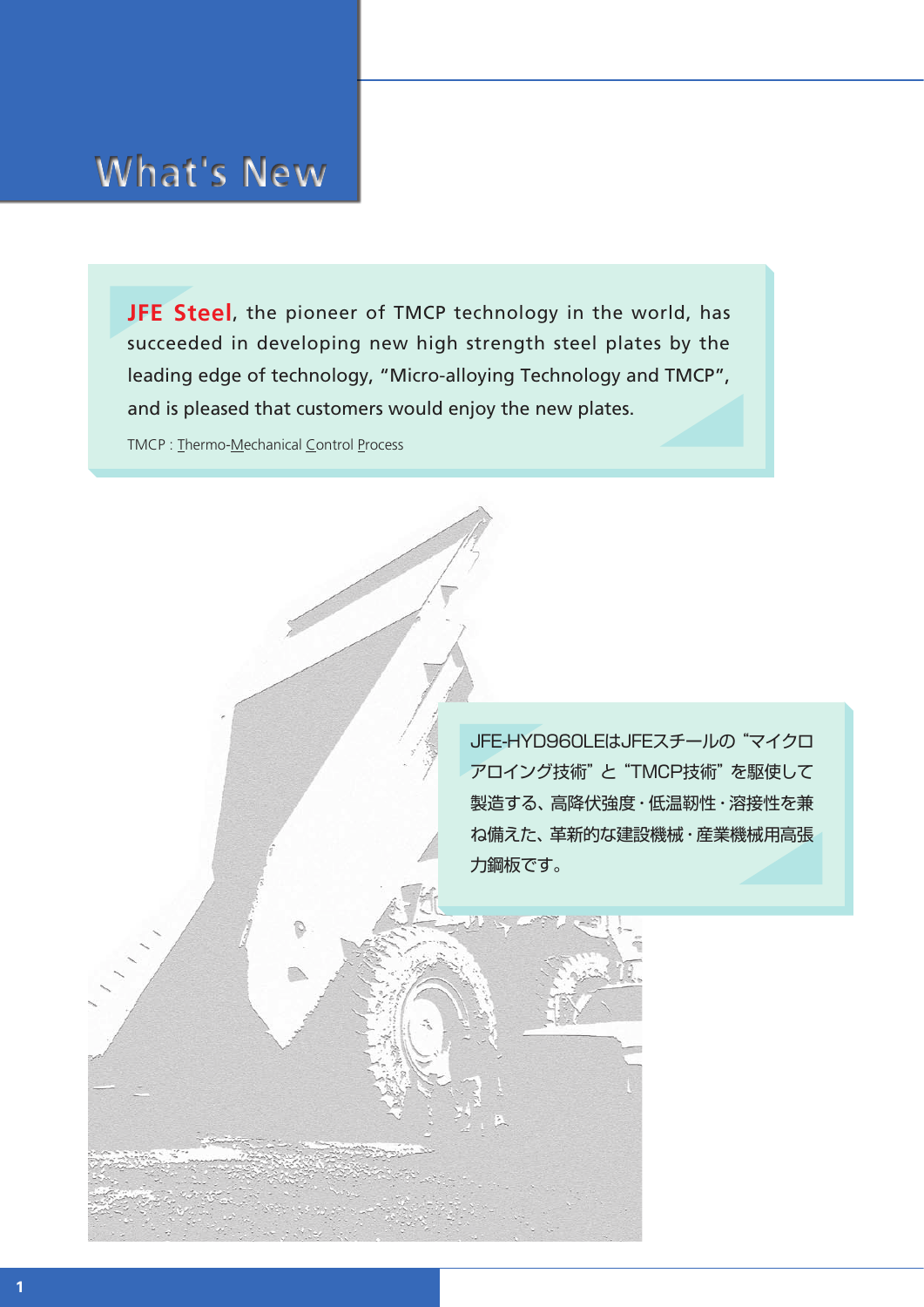### **Guaranteed Low Temperature Toughness**

**JFE Steel** guarantees the absorbed energy of Charpy impact test at -40˚C, then the plate shows not only high strength but also high toughness.

#### **Excellent Weldability**

Micro-alloying technology in combination with TMCP enables to reduce carbon equivalent, and then excellent weldability is given. JFE-HYD960LE は-40℃のシャルピー衝

### **Higher Yield Strength**

JFE-HYD960LE shows higher yield strength than conventional 980 grade steel.

### **Isotropy in Mechanical Properties**

Mechanical properties of JFE-HYD960LE are specified both in transverse and longitudinal to rolling direction.



### 低温靭性保証

撃試験値を保証しており、優れた低温靭性を有 しています。

### 優れた溶接性

JFE-HYD960LE は"マイクロアロイング技 術と TMCP 技術"を適用することにより炭素 当量を低く抑え、優れた溶接性を有しています。

### 高い降伏強度

JFE-HYD960LE は、従来の引張強さ 980N/ mm<sup>2</sup> 級高張力鋼に比べ、より高い降伏強度を 有しています。

### 機械的性質の等方性

JFE-HYD960LE は、圧延直角方向だけでな く圧延平行方向の機械的性質や曲げ加工性を保 証しています。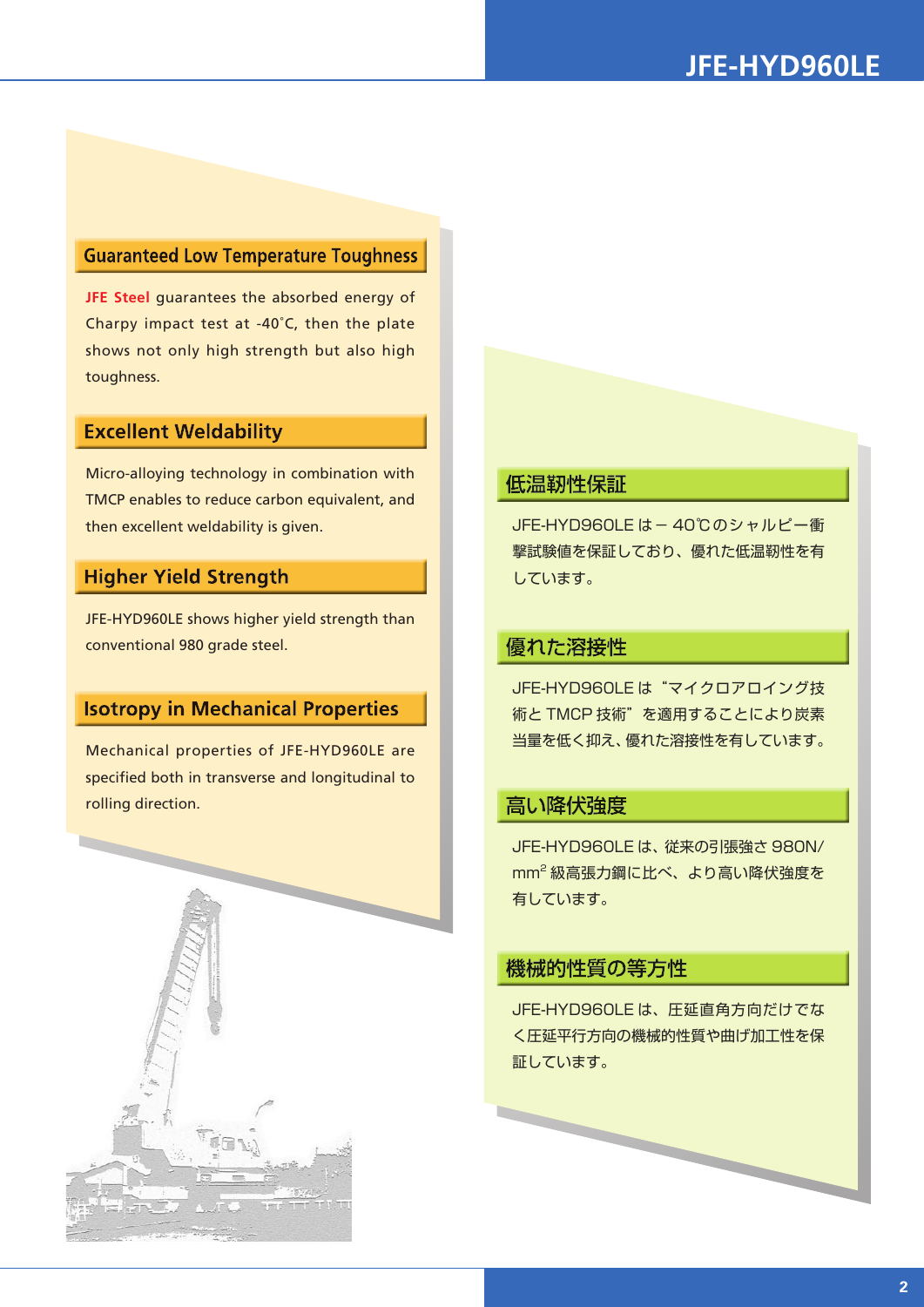### **Specifications 規格**

| <b>Item</b>                                                   |                  | Specification |  |
|---------------------------------------------------------------|------------------|---------------|--|
| 項目                                                            |                  | 規格値           |  |
| Plate Thickness 板厚                                            |                  | $9-32mm$      |  |
| Chemical Compositions <sup>1)</sup><br>化学成分 <sup>1)</sup> (%) | C                | $0.18$ max.   |  |
|                                                               | Si               | $0.70$ max.   |  |
|                                                               | Mn               | 1.70 max.     |  |
|                                                               | P                | $0.020$ max.  |  |
|                                                               | S                | $0.010$ max.  |  |
|                                                               | Cr               | 1.00 max.     |  |
|                                                               | Mo               | $0.60$ max.   |  |
|                                                               | $\vee$           | $0.08$ max.   |  |
|                                                               | B                | $0.0040$ max. |  |
|                                                               | Ceq <sup>2</sup> | $0.64$ max.   |  |

### **Chemical Compositions** 化学成分

Notes 1) Other micro-alloying elements may be added. 2) Ceq=C+Mn/6+(Cu+Ni)/15+(Cr+Mo+V)/5

### **Mechanical Properties** 機械的特性

| Item<br>項目                               |                              |                                        | Specification<br>規格値                          |  |
|------------------------------------------|------------------------------|----------------------------------------|-----------------------------------------------|--|
|                                          | <b>Plate Thickness</b><br>板厚 |                                        | $9-32$ mm                                     |  |
| Direction 方向                             |                              | Longitudinal & Transverse<br>L方向およびT方向 |                                               |  |
| <b>Tensile Properties</b><br>引張特性        | Specimen                     | 試験片                                    | Full thick. $\times$ 25W $\times$ 50GL        |  |
|                                          | <b>Yield Strength</b>        | 降伏強さ                                   | 960 $N/mm2 min.$                              |  |
|                                          | <b>Tensile Strength</b>      | 引張強さ                                   | 980 to 1150 N/mm <sup>2</sup>                 |  |
|                                          | Elongation                   | 伸び                                     | 12 % min.                                     |  |
| <b>Bending Property</b><br>曲げ特性          | Specimen                     | 試験片                                    | Full thick, $\times$ 25-50mm                  |  |
|                                          | <b>Bending Angle</b>         | 曲げ角度                                   | $180^\circ$                                   |  |
|                                          | Inside Radius                | 曲げ半径                                   | $3.0 \times$ Thickness                        |  |
| Charpy<br><b>Impact Property</b><br>衝撃特性 | <b>Temperature</b>           | 温度                                     | $-40^{\circ}$ C ( $-40$ F)                    |  |
|                                          | Specimen                     | 試験片                                    | 2mm V-notched                                 |  |
|                                          | Absorbed Energy 吸収エネルギー      |                                        | 27J min. (Average)<br>19J min. (any of three) |  |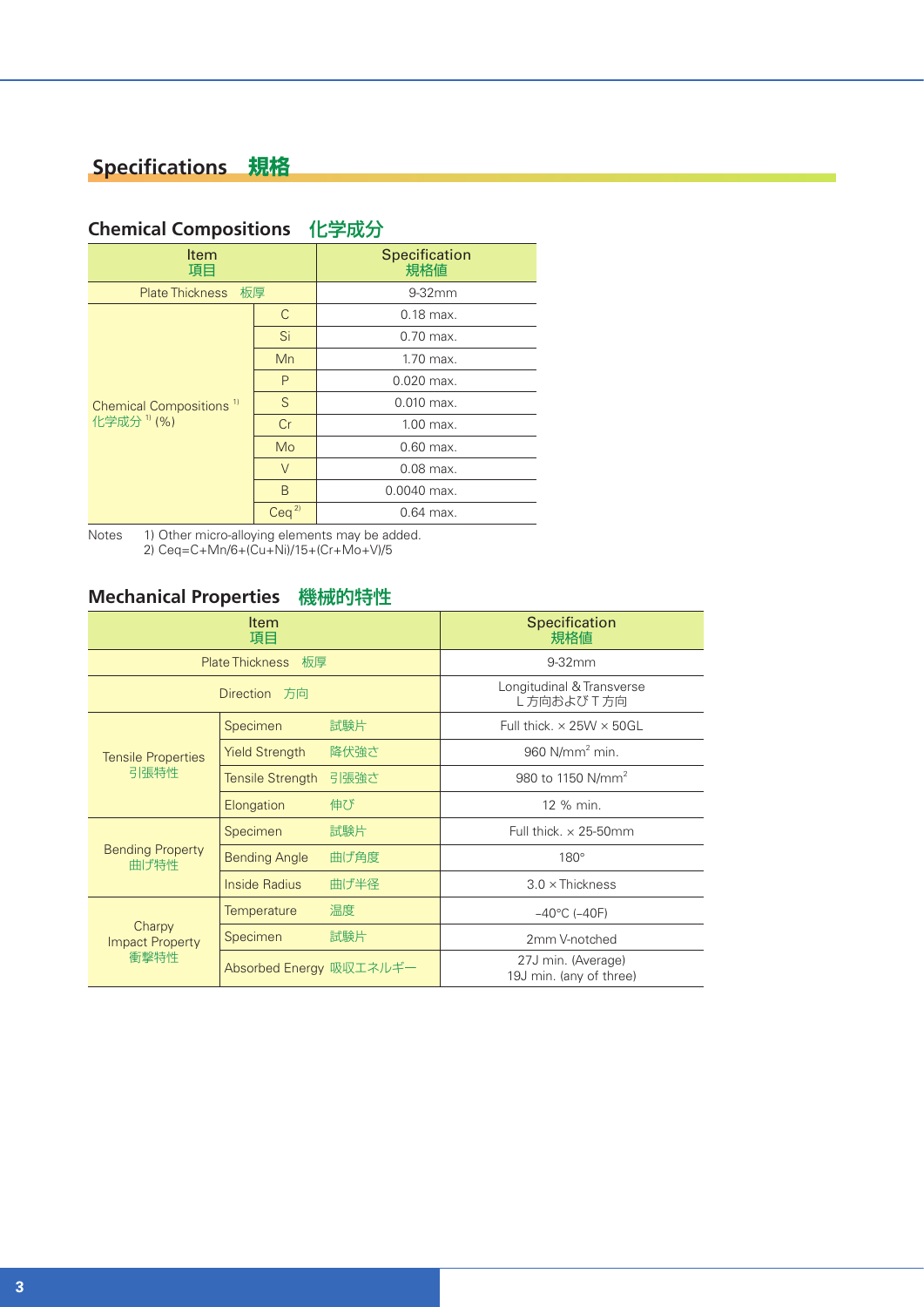### **Typical Properties 性能例**

| Item<br>項目                                                    |                  | <b>Typical Chemical Compositions</b><br>化学成分例 |                              |  |
|---------------------------------------------------------------|------------------|-----------------------------------------------|------------------------------|--|
| 板厚<br><b>Plate Thickness</b>                                  |                  | 12mm                                          | 30 <sub>mm</sub>             |  |
| Chemical Compositions <sup>1)</sup><br>化学成分 <sup>1)</sup> (%) | C                | 0.14                                          | 0.14                         |  |
|                                                               | Si               | 0.39                                          | 0.39                         |  |
|                                                               | Mn               | 1.21                                          | 1.21                         |  |
|                                                               | P                | 0.008                                         | 0.009                        |  |
|                                                               | S                | 0.001                                         | 0.001                        |  |
|                                                               | Cr               |                                               |                              |  |
|                                                               | Mo               | Micro-alloying                                | Micro-alloying<br>adjustment |  |
|                                                               | $\vee$           | adjustment                                    |                              |  |
|                                                               | B                |                                               |                              |  |
|                                                               | Ceq <sup>2</sup> | 0.52                                          | 0.53                         |  |

### **Chemical Compositions** 化学成分例

Notes 1) Other micro-alloying elements may be added. 2) Ceq=C+Mn/6+(Cu+Ni)/15+(Cr+Mo+V)/5

### **Typical Mecanical Properties** 機械的特性例

| Item<br>項目                               |                                                    | <b>Thickness</b><br>板厚    | <b>Typical Value</b><br>性能例 |                                        |                                        |                            |
|------------------------------------------|----------------------------------------------------|---------------------------|-----------------------------|----------------------------------------|----------------------------------------|----------------------------|
| Direction 方向                             |                                                    |                           | Longitudinal L 方向           | Transverse<br>T方向                      |                                        |                            |
|                                          | 試験片<br>Specimen                                    |                           |                             | Full thick, $\times$ 25W $\times$ 50GL | Full thick, $\times$ 25W $\times$ 50GL |                            |
| <b>Tensile</b>                           | 降伏強さ (N/mm <sup>2</sup> )<br><b>Yield Strength</b> |                           |                             | 1026                                   | 1018                                   |                            |
| Properties<br>引張特性                       | <b>Tensile Strength</b>                            |                           | 引張強さ (N/mm <sup>2</sup> )   |                                        | 1047                                   | 1044                       |
| Elongation<br>伸び (%)                     |                                                    |                           |                             | 22                                     | 19                                     |                            |
|                                          | Specimen                                           | 試験片                       |                             |                                        | Full thick. x 40mm                     | Full thick. x 40mm         |
| <b>Bending</b>                           | <b>Bending Angle</b>                               | 曲げ角度                      |                             |                                        | $180^\circ$                            | 180°                       |
| Property<br>曲げ特性                         | <b>Inside Radius</b>                               | 曲げ半径                      |                             | 12mm                                   | $3.0 \times$ Thickness                 | $3.0 \times$ Thickness     |
|                                          | Result                                             | 試験結果                      |                             |                                        | No crack 割れなし                          | No crack 割れなし              |
|                                          | Temperature                                        | 温度                        |                             |                                        | $-40^{\circ}$ C ( $-40$ F)             | $-40^{\circ}$ C ( $-40$ F) |
| Charpy                                   | Specimen                                           | 試験片                       |                             |                                        | 2mm V-notched                          | 2mm V-notched              |
| <b>Impact Property</b><br>衝撃特性           | <b>Absorbed Energy</b>                             |                           | Average 平均                  |                                        | 124                                    | 159                        |
| 吸収エネルギー(J)                               |                                                    | 個々<br>Any                 |                             | 133, 122, 118                          | 150, 167, 161                          |                            |
|                                          | 試験片<br>Specimen                                    |                           |                             | Full thick, $\times$ 25W $\times$ 50GL | Full thick, $\times$ 25W $\times$ 50GL |                            |
| <b>Tensile</b>                           | <b>Yield Strength</b>                              | 降伏強さ (N/mm <sup>2</sup> ) |                             |                                        | 1006                                   | 1011                       |
| Properties<br>引張特性                       | <b>Tensile Strength</b>                            | 引張強さ (N/mm <sup>2</sup> ) |                             |                                        | 1038                                   | 1099                       |
|                                          | Elongation<br>伸び (%)                               |                           |                             | 28                                     | 26                                     |                            |
|                                          | 試験片<br>Specimen                                    |                           |                             | Full thick. x 40mm                     | Full thick. x 40mm                     |                            |
| <b>Bending</b><br>Property<br>曲げ特性       | <b>Bending Angle</b>                               | 曲げ角度                      |                             | 30mm                                   | $180^\circ$                            | $180^\circ$                |
|                                          | <b>Inside Radius</b>                               | 曲げ半径                      |                             |                                        | $3.0 \times$ Thickness                 | $3.0 \times$ Thickness     |
|                                          | 試験結果<br>Result                                     |                           |                             | No crack 割れなし                          | No crack 割れなし                          |                            |
|                                          | 温度<br>Temperature                                  |                           |                             | $-40^{\circ}$ C ( $-40$ F)             | $-40^{\circ}$ C ( $-40$ F)             |                            |
| Charpy<br><b>Impact Property</b><br>衝撃特性 | Specimen<br>試験片                                    |                           |                             | 2mm V-notched                          | 2mm V-notched                          |                            |
|                                          | <b>Absorbed Energy</b><br>吸収エネルギー(J)               |                           | Average 平均                  |                                        | 188                                    | 169                        |
|                                          |                                                    |                           | 個々<br>Any                   |                                        | 198, 190, 176                          | 103, 187, 217              |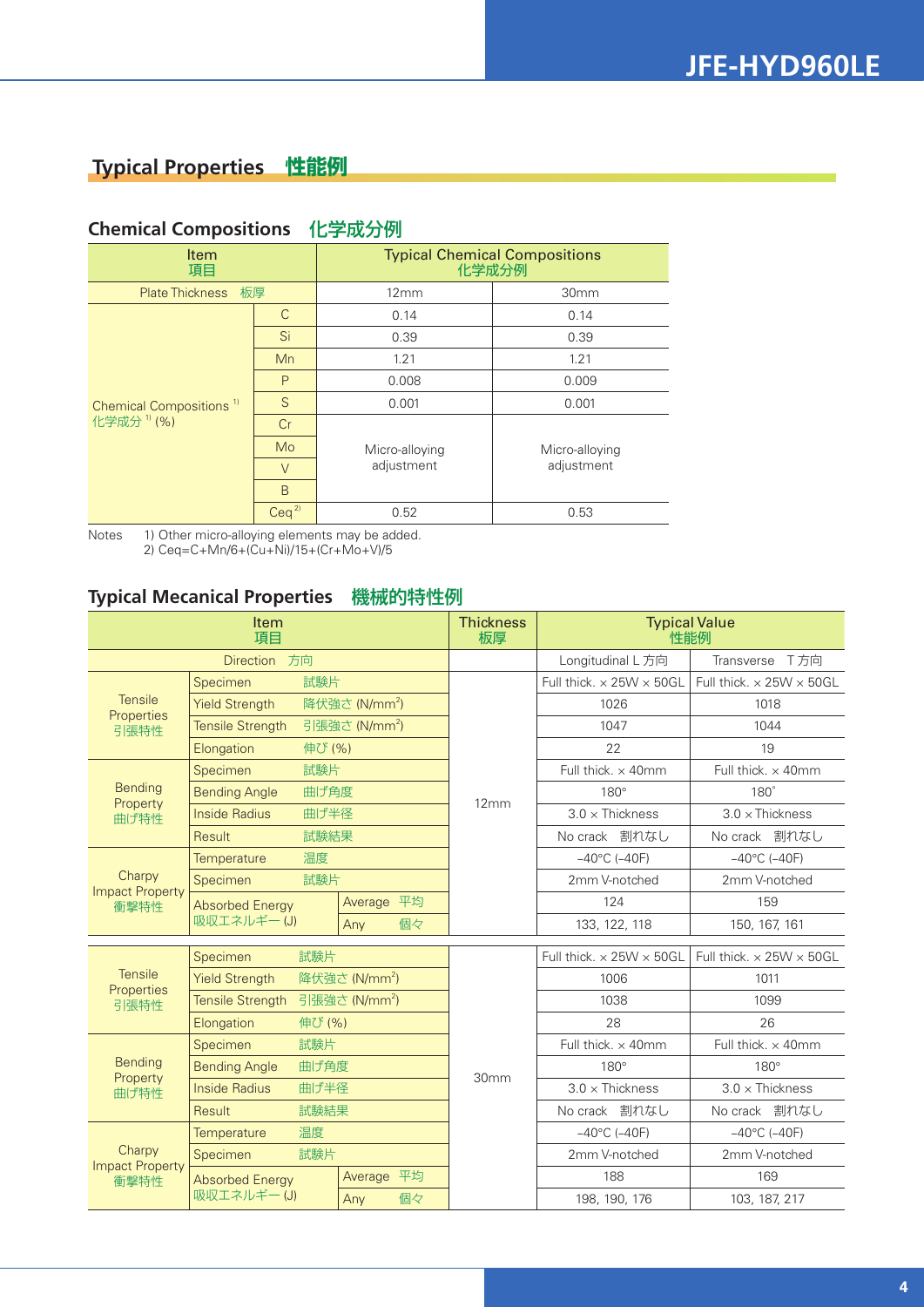

### **y-Groove Weld Cracking Test y形溶接割れ試験(JIS Z 3158)**

| Items 項目                      |      | <b>Conditions 条件</b>                   |
|-------------------------------|------|----------------------------------------|
| <b>Testing Method</b>         | 試験方法 | JIS Z 3158 (1993)                      |
| <b>Welding Method</b>         | 溶接方法 | <b>GMAW</b>                            |
| <b>Thickness</b>              | 板厚   | 12, 30mm                               |
| <b>Welding Consumables</b>    | 溶接材料 | Bohler Thyssen Union X 96-1.2mm $\Phi$ |
| <b>Atmospheric Conditions</b> | 雰囲気  | 20°C-60%RH (相対湿度)                      |
| <b>Welding Conditions</b>     | 溶接条件 | 240A-30V-25cm/min.                     |
| Heat Input                    | 入熱量  | 17.3kJ/cm                              |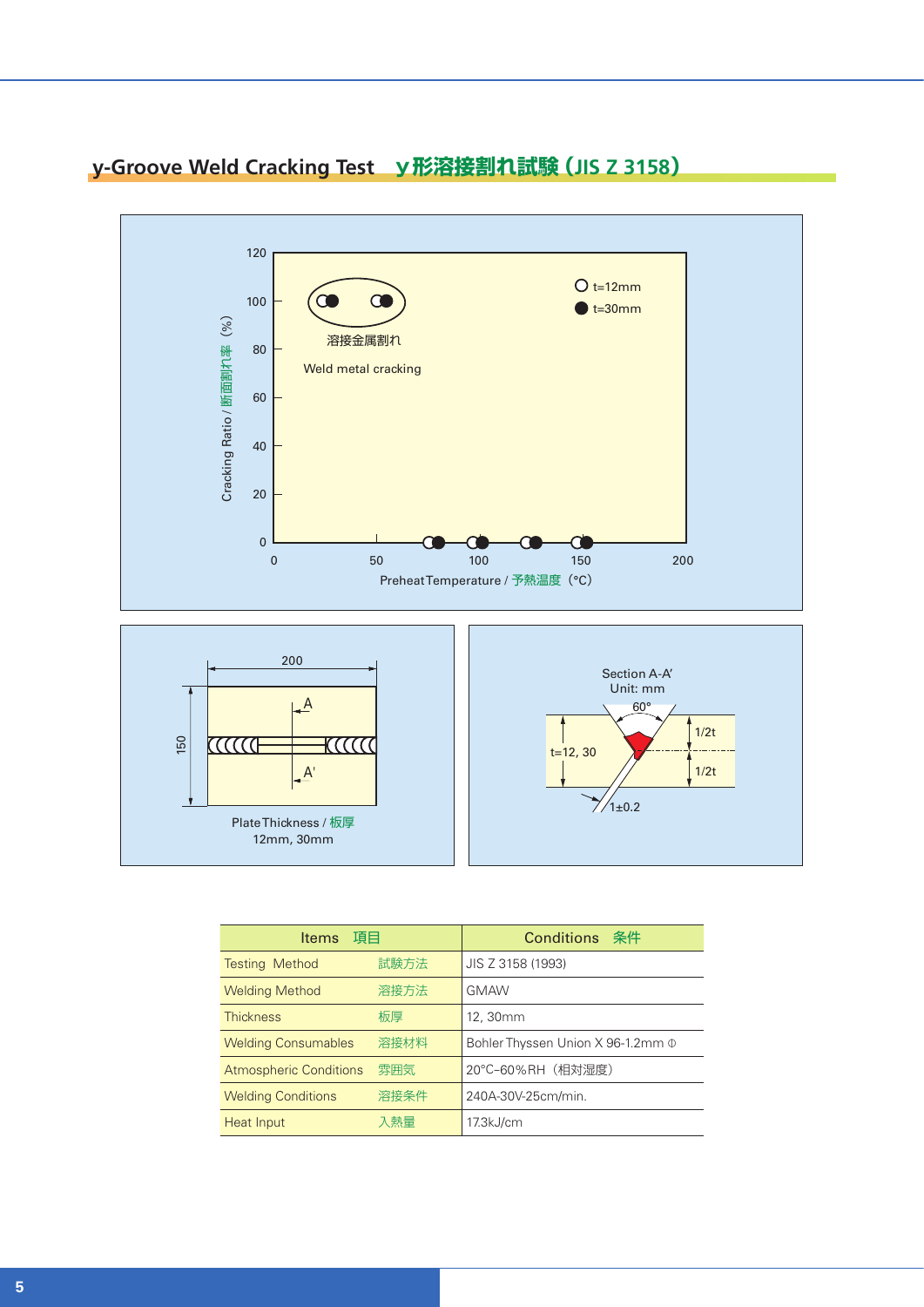

**MEMO** メモ

### **Stock Distribution**



or the internet:

http://www.bmmsteel.com